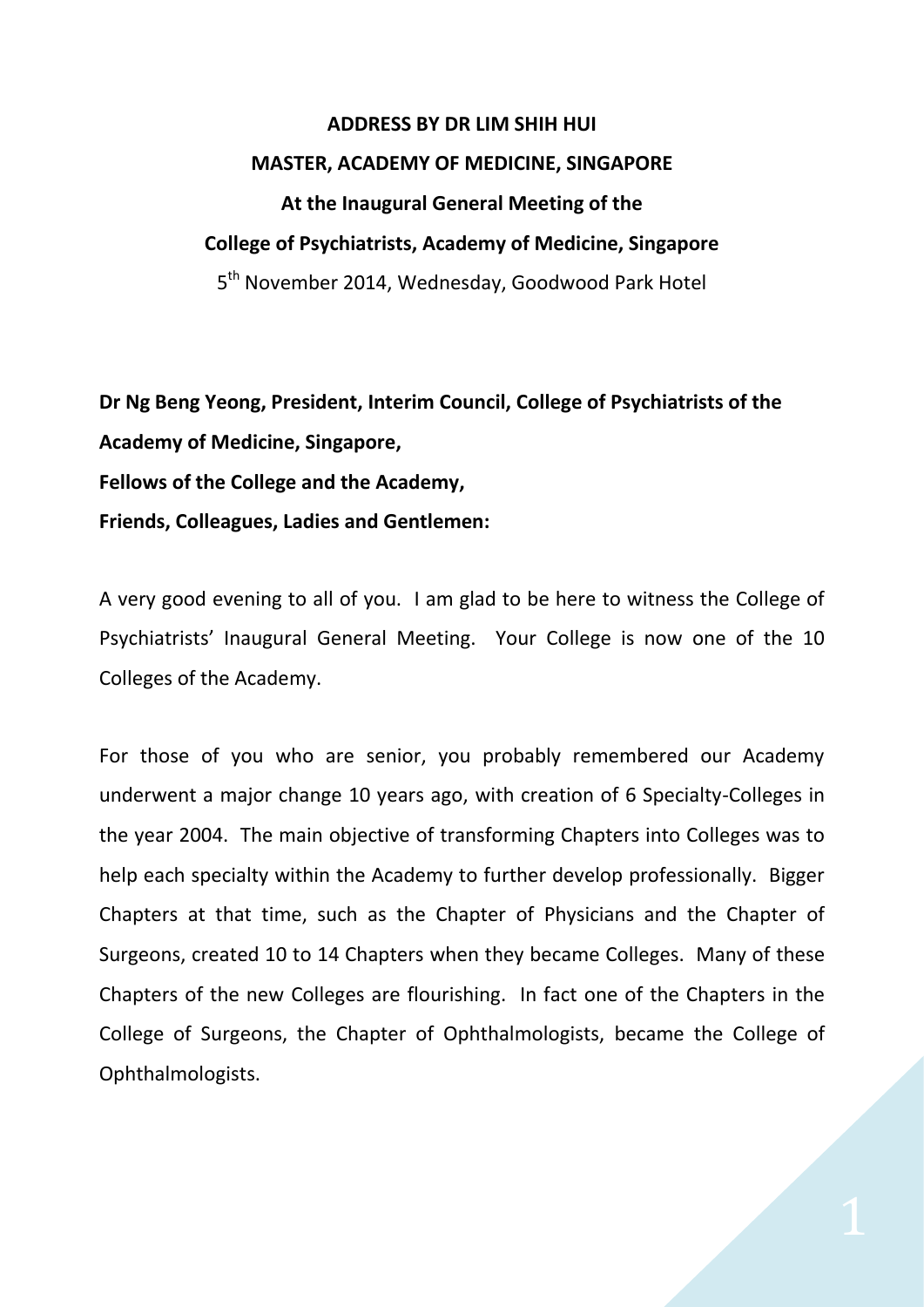As of now, there are a total of 35 medical specialties and 5 sub-specialties under the Specialists Accreditation Board (SAB). It is very unlikely that more specialties and subspecialties will be created, unless certain subspecialties are of national importance, similar to Intensive Care Medicine, Palliative Medicine and Neonatology. Therefore, please go ahead to develop all psychiatry sub-specialties within your College. You need a critical mass to form Chapters within the College, and the magic number is 30 or more Fellows. If the number is less than 30, you can form Sections, such as Sections of Child and Adolescents Psychiatrists, Geriatric Psychiatrists, Neuro-psychiatrists, Forensic Psychiatrists, Community Psychiatrists, and others. I look forward to seeing these Sections be formed in the very near future.

On a personal note, I could be one of you sitting in the audience if 30 years ago I decided to pursue psychiatry as my career. Before the Chapter of Psychiatrists was formed in December 1986, I was posted to the old Woodbridge Hospital in 1984 as a SAF Medical Officer, and continued as a MO under the Ministry of Health. I am proud to have done 9 long months of psychiatry in Unit 3 and was privileged to work under Dr Chee Kuan Tsee. I learned a lot from him, as well as Dr Ong Thiew Chai and many senior psychiatrists, some of them have retired and some are still working as Emeritus Consultants. In fact my first paper was a case report entitled "Capgras Syndrome in a patient with Schizophreniform Psychosis and right Temporal Lobe Epilepsy". I have very fond memories of the many good times spent in that old Woodbridge Hospital, with interesting patients, unique environments, and good colleagues like my classmates Lai Huat, Liam Kai, and many of doctors of my era.